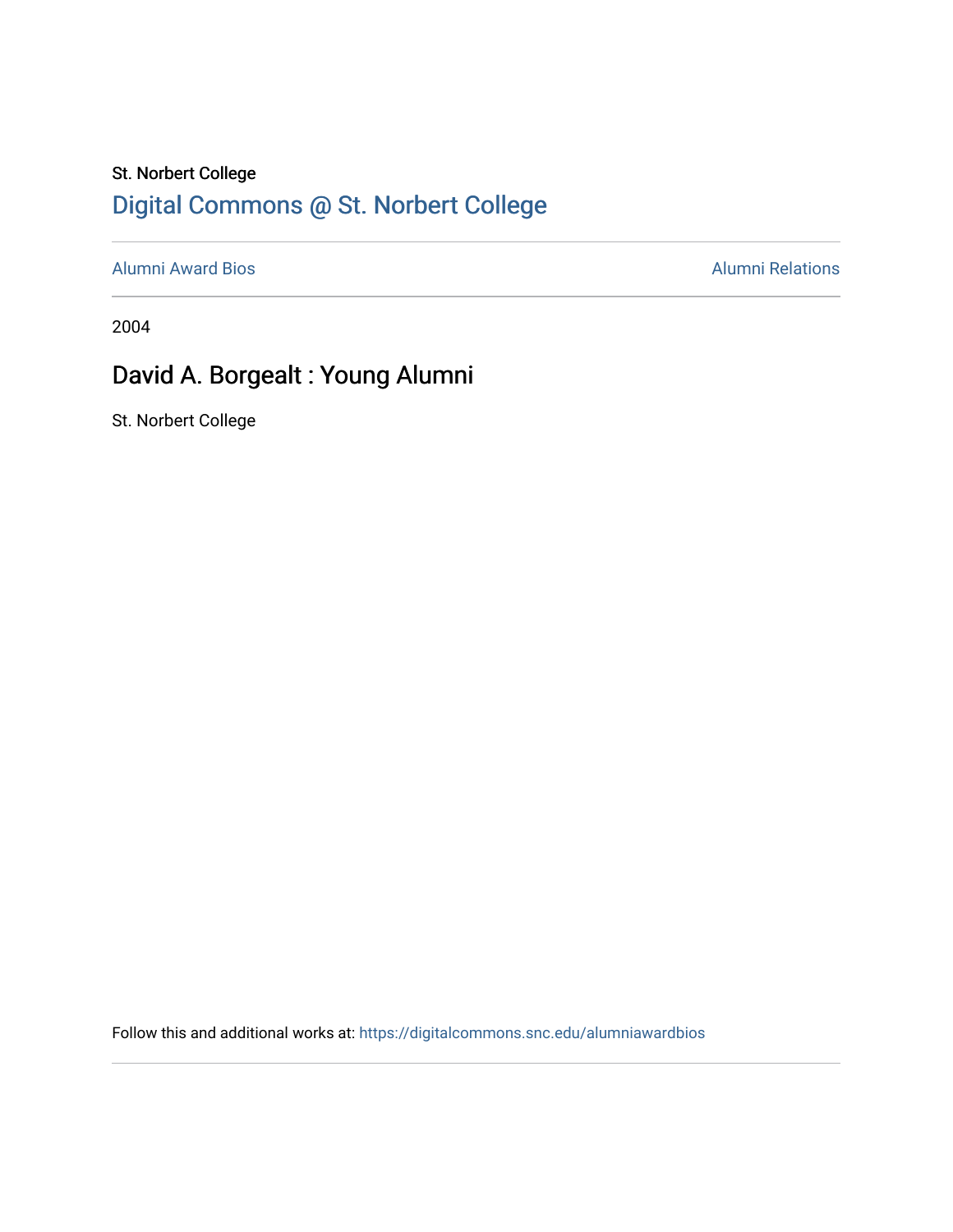

[Alumni](https://www.snc.edu/alumni/) [Alumni Awards](https://www.snc.edu/alumni/awards/) 2004 Young Alumni Award A

## [Alumni](https://www.snc.edu/alumni/index.html)

[Events & Reunions](https://www.snc.edu/alumni/event/index.html) [Behind the Arch](https://www.snc.edu/alumni/event/behindthearch/) [Benefits and Services](https://www.snc.edu/alumni/benefits.html) [Get Involved](https://www.snc.edu/alumni/getinvolved.html) [Give to SNC](http://giving.snc.edu/) [Alumni Awards](https://www.snc.edu/alumni/awards/index.html) [Past Recipients](https://www.snc.edu/alumni/awards/recipients.html) [Knight Lights](https://www.snc.edu/alumni/knightlights/index.html) [Alumni-Owned](https://www.snc.edu/alumni/directory/index.html) [Businesses Network](https://www.snc.edu/alumni/directory/index.html) [Alumni Board](https://www.snc.edu/alumni/alumniboard.html) [Student Alumni](https://www.snc.edu/alumni/saa.html) [Ambassadors](https://www.snc.edu/alumni/saa.html)

[Staff](https://www.snc.edu/alumni/contactus.html)

## 2004 Young Alumni Award David A. Borgealt '94

David Borgealt is a St. Norbert College graduate who continues to devote his life and work to helping others.

Currently the Assistant Dean for Community Service Programs, as well as Diversity and Social Justice Instructor at Marquette University, David's dedication to his life's work was stimulated and formed as a psychology major at St. Norbert College, when he was introduced to "incredible role models who give of themselves for others in need, and take risks and make sacrifices for the common good." Father John Bostwick, Linda Clay, Carol Cortez, Howard Ebert, Stuart Korshavn and Judy Turba provided "a strong education with an emphasis on values and caring for others ... and nourished my desire and ability to encourage others in service and social justice initiatives."

At SNC, David was involved in PEER Educators, Campus Ministry (including being a Retreat Leader) and ADMAR; volunteered on three Chicago Service trips tutoring inner city kids; was an Orientation Assistant and a Resident Assistant; served an internship at the Green Bay Crisis Center; was a Psychology Teaching Assistant; and was President of Psi Chi, the Psychology National Honor Society. All of these varied experiences strengthened his resolve to "help individuals work through issues and concerns that keep them from living fully and reaching their potential."

His professional experiences echo his strong volunteer/community service ethic. David has worked as Assistant Director and Internship Coordinator in Lawrence University's Career Center, as Assistant Dean for New Student Programs at Marquette University and as Area Director for the Midwest Jesuit Volunteer Corps.

His present volunteer service includes being a counselor for Milwaukee's BESTD HIV/AIDS Clinic, chairing the advisory board for the Campus Kitchen Project at Marquette, and serving on the planning team for Milwaukee's West End Community Development Partnership.

David's post-graduate service includes participating in an ACPA Urban Immersion experience related to homelessness in Baltimore; being a pre-test educator for the AIDS Resource Center in Appleton; being a team leader for Young Neighbors in Action in Appleton; leading Appletonarea high school students on a service trip to New Orleans' inner city; participating in a social justice/homelessness trip to Washington, D.C., where he served in homeless shelters and pantries; and raising funds and recruiting volunteers to build a playground for a homeless shelter